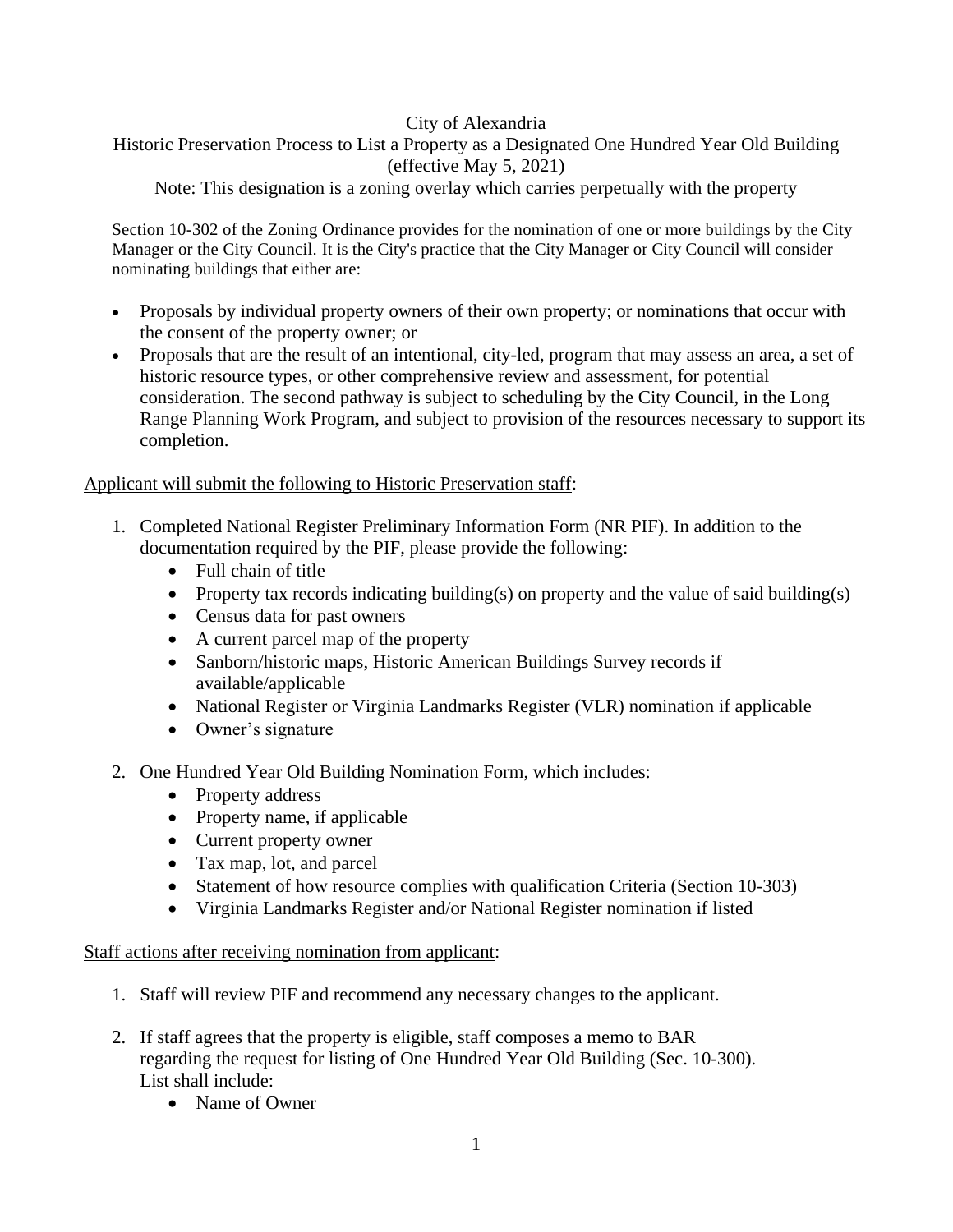- Location of Resource
- Assessment Map, Block and Lot Number of Parcel upon which resource is located
- Recommendation of how resource complies with qualification Criteria (Section 10-303)
- Completed NR PIF
- If applicable, NR or VLR nomination

At a regular public hearing, the BAR will formally request that the City Manager or City Council ask the Planning Commission to consider the designation and make a recommendation to City Council.

## 3. Staff Report to Planning Commission

Staff submits a report for the Planning Commission's public hearing consideration of a building(s) and structure(s) to be considered for designation as buildings or structures over 100 years old and of historical or architectural interest, rezoning, and text amendment.

- Under the Zoning Ordinance the list originates with the City Manager or City Council
- Rezoning is from "current zone" to "current zone with One Hundred Year Old Building Designation pursuant 9 to Section 10-300 of the Zoning Ordinance"
- Text amendment to amend Zoning Ordinance Section 10-315 to add the implementation ordinance number to the list

The list and recommendations are forwarded to City Council.

## 4. Notice of City Council Public Hearing

In addition to the advertising requirement in section 11-300 any advertisement required for said ordinance shall contain:

- The name of the owner of record
- The address of any building or structure to be considered at the public hearing

Notice of the time and place of such hearing along with the description of the building or structure to be considered shall be given by mail to the owner of record.

## 5. City Council Public Hearing

BAR staff submits a report to City Council with the Planning Commission's recommendations for review at a regular public hearing. Council may request an ordinance to be prepared for the preservation and listing of the proposed list.

## 6. Implementation Ordinances

- Council will consider an implementation ordinance (template attached) that includes: o For each building or structure:
	- The name of the owner,
	- Location,
	- Assessment map, block and lot number,